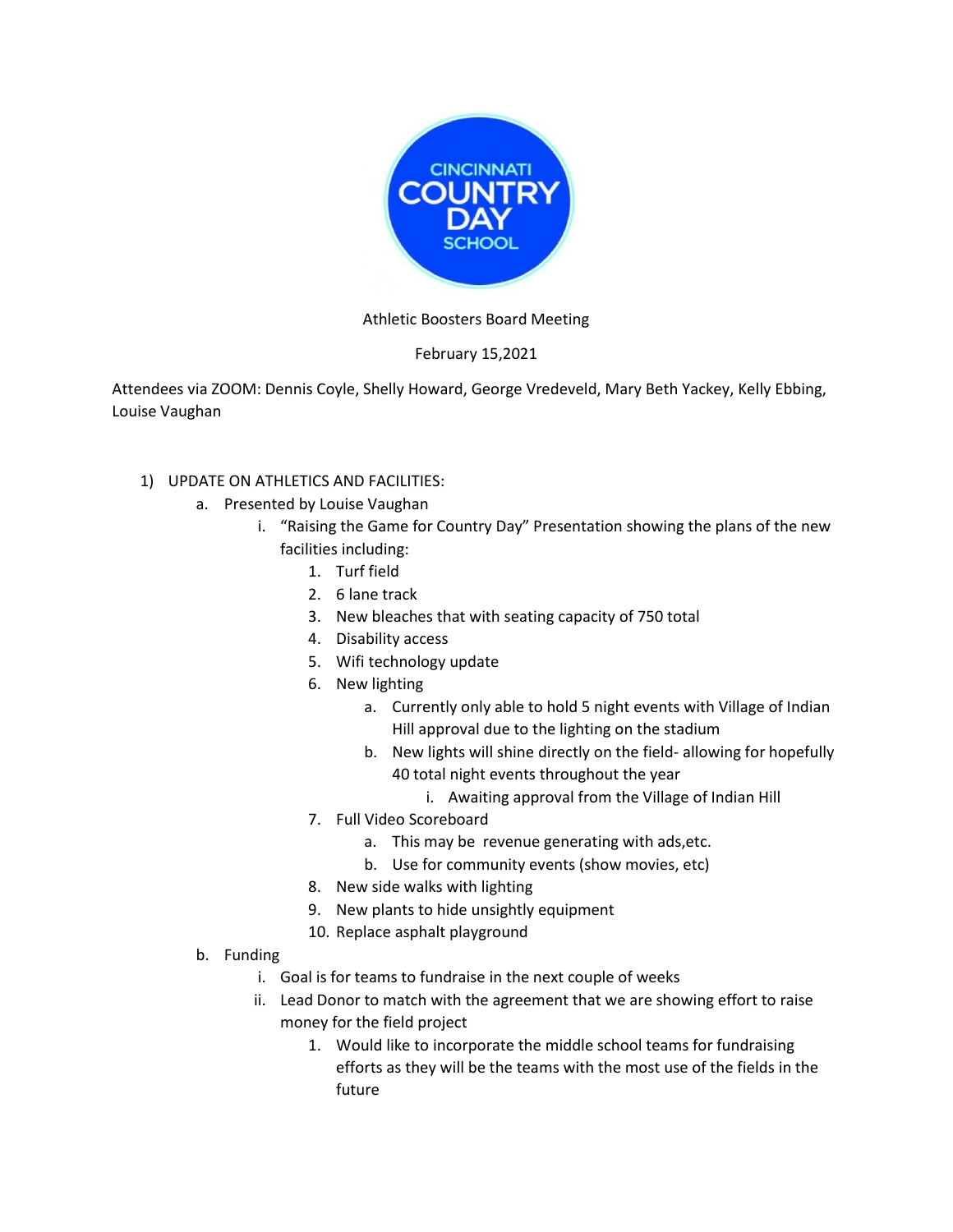- c. Field should be in place in August and ready for football season
	- i. Bleachers may not be complete- due to hang ups with timing of approval from Indian Hill Village and Hamilton County
- 2) Membership: Same number of members joined athletic boosters as last year
	- a. We currently have \$13,00-14,000 in the account
		- i. Anticipate use of \$3-4,000 yet this year
		- ii. Athletic Boosters should start with \$10,000 in the bank at the beginning of next year.
- 3) Board Rotation
	- a. The by-laws state that the officers will serve a 2 year-term
		- i. We realistically could use this "COVID year" as a time that was not used to our full potential, but that is really not the healthiest way to run the Athletic Boosters, it is not what will make new members want to join
		- ii. George would be next in line for President- but he declines stating that he does not have the time to commit to the Boosters that is needed as he is busy with the School Board activities
		- iii. Kelly is not interested in the President position due to her Father's health and her need to provide care for him
		- iv. Mary Beth has mentioned that she and her husband, Kyle are interested in the President's position together
	- b. Shelly will draft an email to be sent to families regarding the open positions for potential Athletic Boosters candidates
		- i. She will highlight committee positions needed as well
		- ii. Engage as many people as possible
		- iii. Identify leaders to start committees
- 4) What do we want to do as a Booster Club in the future?
	- a. What does the most effective Boosters Club look like?
	- b. Identify the person who characteristically carries the committee
		- i. For example: business vs social mindset
	- c. Goals of Boosters-must be specific in this
		- i. Concessions Committee- can have a financial goal that we need to define
		- ii. Membership Drive-goal 80% of athlete families
			- 1. \$30,000 goal from membership
		- iii. Advertisement Committee
			- 1. Scoreboard Advertisements
				- a. This year, we may only advertise with the large donors for the field
			- 2. Sell Ads to NON-CCDS families (programs and scoreboard)
			- 3. \$20,000 Goal to raise from ads
		- iv. A committee to help drive the funds to the appropriate needs in athletics
		- v. Social Committee
			- 1. Would be nice to have 1 evet per season
			- 2. Theme nights
			- 3. Meet the team night with booster table and cook off